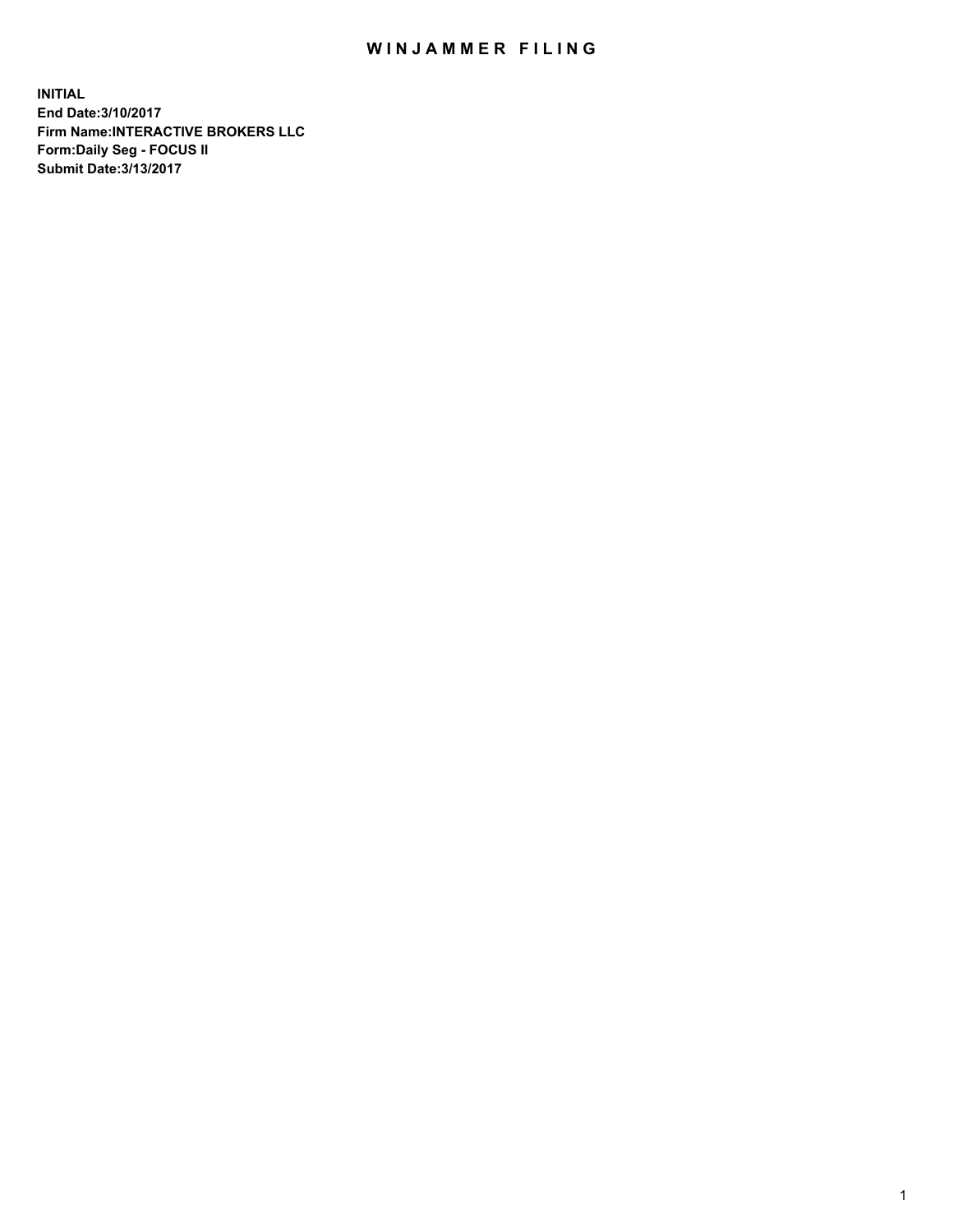## **INITIAL End Date:3/10/2017 Firm Name:INTERACTIVE BROKERS LLC Form:Daily Seg - FOCUS II Submit Date:3/13/2017 Daily Segregation - Cover Page**

| Name of Company<br><b>Contact Name</b><br><b>Contact Phone Number</b><br><b>Contact Email Address</b>                                                                                                                                                                                                                          | <b>INTERACTIVE BROKERS LLC</b><br>James Menicucci<br>203-618-8085<br>jmenicucci@interactivebrokers.c<br>om |
|--------------------------------------------------------------------------------------------------------------------------------------------------------------------------------------------------------------------------------------------------------------------------------------------------------------------------------|------------------------------------------------------------------------------------------------------------|
| FCM's Customer Segregated Funds Residual Interest Target (choose one):<br>a. Minimum dollar amount: ; or<br>b. Minimum percentage of customer segregated funds required:%; or<br>c. Dollar amount range between: and; or<br>d. Percentage range of customer segregated funds required between:% and%.                          | $\overline{\mathbf{0}}$<br>0<br>155,000,000 245,000,000<br>0 <sub>0</sub>                                  |
| FCM's Customer Secured Amount Funds Residual Interest Target (choose one):<br>a. Minimum dollar amount: ; or<br>b. Minimum percentage of customer secured funds required:%; or<br>c. Dollar amount range between: and; or<br>d. Percentage range of customer secured funds required between:% and%.                            | $\overline{\mathbf{0}}$<br>$\overline{\mathbf{0}}$<br>80,000,000 120,000,000<br>00                         |
| FCM's Cleared Swaps Customer Collateral Residual Interest Target (choose one):<br>a. Minimum dollar amount: ; or<br>b. Minimum percentage of cleared swaps customer collateral required:% ; or<br>c. Dollar amount range between: and; or<br>d. Percentage range of cleared swaps customer collateral required between:% and%. | $\overline{\mathbf{0}}$<br>$\overline{\mathbf{0}}$<br>0 <sub>0</sub><br><u>00</u>                          |

Attach supporting documents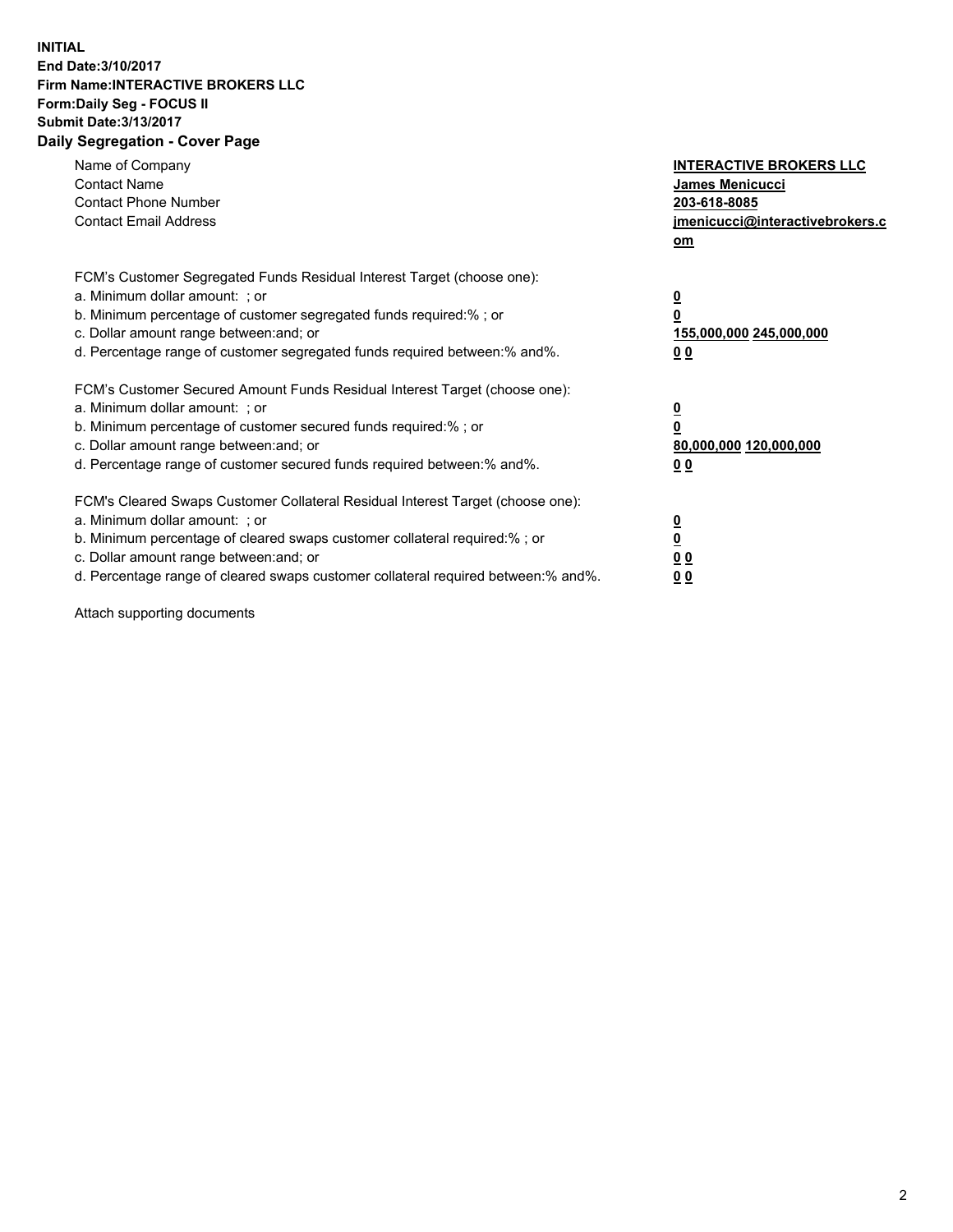## **INITIAL End Date:3/10/2017 Firm Name:INTERACTIVE BROKERS LLC Form:Daily Seg - FOCUS II Submit Date:3/13/2017 Daily Segregation - Secured Amounts**

| Foreign Futures and Foreign Options Secured Amounts                                       |                                                                                                                                                                                                                                                                                                                                                                                                                                                                                                                                                                                                                                                                                                                                                                                                                                                                                                                                                                                                                                                                                                                                                                                                                                                                                                                                                                                                                                                                                                                                                                                                                                                                                                                                                                                                                                                                                                                                                                                                                                                                                                                                              |
|-------------------------------------------------------------------------------------------|----------------------------------------------------------------------------------------------------------------------------------------------------------------------------------------------------------------------------------------------------------------------------------------------------------------------------------------------------------------------------------------------------------------------------------------------------------------------------------------------------------------------------------------------------------------------------------------------------------------------------------------------------------------------------------------------------------------------------------------------------------------------------------------------------------------------------------------------------------------------------------------------------------------------------------------------------------------------------------------------------------------------------------------------------------------------------------------------------------------------------------------------------------------------------------------------------------------------------------------------------------------------------------------------------------------------------------------------------------------------------------------------------------------------------------------------------------------------------------------------------------------------------------------------------------------------------------------------------------------------------------------------------------------------------------------------------------------------------------------------------------------------------------------------------------------------------------------------------------------------------------------------------------------------------------------------------------------------------------------------------------------------------------------------------------------------------------------------------------------------------------------------|
|                                                                                           | $0$ [7305]                                                                                                                                                                                                                                                                                                                                                                                                                                                                                                                                                                                                                                                                                                                                                                                                                                                                                                                                                                                                                                                                                                                                                                                                                                                                                                                                                                                                                                                                                                                                                                                                                                                                                                                                                                                                                                                                                                                                                                                                                                                                                                                                   |
|                                                                                           |                                                                                                                                                                                                                                                                                                                                                                                                                                                                                                                                                                                                                                                                                                                                                                                                                                                                                                                                                                                                                                                                                                                                                                                                                                                                                                                                                                                                                                                                                                                                                                                                                                                                                                                                                                                                                                                                                                                                                                                                                                                                                                                                              |
|                                                                                           |                                                                                                                                                                                                                                                                                                                                                                                                                                                                                                                                                                                                                                                                                                                                                                                                                                                                                                                                                                                                                                                                                                                                                                                                                                                                                                                                                                                                                                                                                                                                                                                                                                                                                                                                                                                                                                                                                                                                                                                                                                                                                                                                              |
| A. Cash                                                                                   | 359,010,868 [7315]                                                                                                                                                                                                                                                                                                                                                                                                                                                                                                                                                                                                                                                                                                                                                                                                                                                                                                                                                                                                                                                                                                                                                                                                                                                                                                                                                                                                                                                                                                                                                                                                                                                                                                                                                                                                                                                                                                                                                                                                                                                                                                                           |
|                                                                                           | 0 [7317]                                                                                                                                                                                                                                                                                                                                                                                                                                                                                                                                                                                                                                                                                                                                                                                                                                                                                                                                                                                                                                                                                                                                                                                                                                                                                                                                                                                                                                                                                                                                                                                                                                                                                                                                                                                                                                                                                                                                                                                                                                                                                                                                     |
| Net unrealized profit (loss) in open futures contracts traded on a foreign board of trade | 15,968,344 [7325]                                                                                                                                                                                                                                                                                                                                                                                                                                                                                                                                                                                                                                                                                                                                                                                                                                                                                                                                                                                                                                                                                                                                                                                                                                                                                                                                                                                                                                                                                                                                                                                                                                                                                                                                                                                                                                                                                                                                                                                                                                                                                                                            |
| Exchange traded options                                                                   |                                                                                                                                                                                                                                                                                                                                                                                                                                                                                                                                                                                                                                                                                                                                                                                                                                                                                                                                                                                                                                                                                                                                                                                                                                                                                                                                                                                                                                                                                                                                                                                                                                                                                                                                                                                                                                                                                                                                                                                                                                                                                                                                              |
|                                                                                           | 284,922 [7335]                                                                                                                                                                                                                                                                                                                                                                                                                                                                                                                                                                                                                                                                                                                                                                                                                                                                                                                                                                                                                                                                                                                                                                                                                                                                                                                                                                                                                                                                                                                                                                                                                                                                                                                                                                                                                                                                                                                                                                                                                                                                                                                               |
|                                                                                           | $-10,772$ [7337]                                                                                                                                                                                                                                                                                                                                                                                                                                                                                                                                                                                                                                                                                                                                                                                                                                                                                                                                                                                                                                                                                                                                                                                                                                                                                                                                                                                                                                                                                                                                                                                                                                                                                                                                                                                                                                                                                                                                                                                                                                                                                                                             |
|                                                                                           | 375,253,362 [7345]                                                                                                                                                                                                                                                                                                                                                                                                                                                                                                                                                                                                                                                                                                                                                                                                                                                                                                                                                                                                                                                                                                                                                                                                                                                                                                                                                                                                                                                                                                                                                                                                                                                                                                                                                                                                                                                                                                                                                                                                                                                                                                                           |
|                                                                                           | 102,739 [7351]                                                                                                                                                                                                                                                                                                                                                                                                                                                                                                                                                                                                                                                                                                                                                                                                                                                                                                                                                                                                                                                                                                                                                                                                                                                                                                                                                                                                                                                                                                                                                                                                                                                                                                                                                                                                                                                                                                                                                                                                                                                                                                                               |
|                                                                                           | 0 [7352] 102,739 [7354]                                                                                                                                                                                                                                                                                                                                                                                                                                                                                                                                                                                                                                                                                                                                                                                                                                                                                                                                                                                                                                                                                                                                                                                                                                                                                                                                                                                                                                                                                                                                                                                                                                                                                                                                                                                                                                                                                                                                                                                                                                                                                                                      |
|                                                                                           | 375,356,101 [7355]                                                                                                                                                                                                                                                                                                                                                                                                                                                                                                                                                                                                                                                                                                                                                                                                                                                                                                                                                                                                                                                                                                                                                                                                                                                                                                                                                                                                                                                                                                                                                                                                                                                                                                                                                                                                                                                                                                                                                                                                                                                                                                                           |
|                                                                                           |                                                                                                                                                                                                                                                                                                                                                                                                                                                                                                                                                                                                                                                                                                                                                                                                                                                                                                                                                                                                                                                                                                                                                                                                                                                                                                                                                                                                                                                                                                                                                                                                                                                                                                                                                                                                                                                                                                                                                                                                                                                                                                                                              |
|                                                                                           | 375,356,101 [7360]                                                                                                                                                                                                                                                                                                                                                                                                                                                                                                                                                                                                                                                                                                                                                                                                                                                                                                                                                                                                                                                                                                                                                                                                                                                                                                                                                                                                                                                                                                                                                                                                                                                                                                                                                                                                                                                                                                                                                                                                                                                                                                                           |
| 6.                                                                                        |                                                                                                                                                                                                                                                                                                                                                                                                                                                                                                                                                                                                                                                                                                                                                                                                                                                                                                                                                                                                                                                                                                                                                                                                                                                                                                                                                                                                                                                                                                                                                                                                                                                                                                                                                                                                                                                                                                                                                                                                                                                                                                                                              |
|                                                                                           |                                                                                                                                                                                                                                                                                                                                                                                                                                                                                                                                                                                                                                                                                                                                                                                                                                                                                                                                                                                                                                                                                                                                                                                                                                                                                                                                                                                                                                                                                                                                                                                                                                                                                                                                                                                                                                                                                                                                                                                                                                                                                                                                              |
|                                                                                           |                                                                                                                                                                                                                                                                                                                                                                                                                                                                                                                                                                                                                                                                                                                                                                                                                                                                                                                                                                                                                                                                                                                                                                                                                                                                                                                                                                                                                                                                                                                                                                                                                                                                                                                                                                                                                                                                                                                                                                                                                                                                                                                                              |
|                                                                                           | $0$ [7500]                                                                                                                                                                                                                                                                                                                                                                                                                                                                                                                                                                                                                                                                                                                                                                                                                                                                                                                                                                                                                                                                                                                                                                                                                                                                                                                                                                                                                                                                                                                                                                                                                                                                                                                                                                                                                                                                                                                                                                                                                                                                                                                                   |
|                                                                                           | 0 [7520] 0 [7530]                                                                                                                                                                                                                                                                                                                                                                                                                                                                                                                                                                                                                                                                                                                                                                                                                                                                                                                                                                                                                                                                                                                                                                                                                                                                                                                                                                                                                                                                                                                                                                                                                                                                                                                                                                                                                                                                                                                                                                                                                                                                                                                            |
|                                                                                           |                                                                                                                                                                                                                                                                                                                                                                                                                                                                                                                                                                                                                                                                                                                                                                                                                                                                                                                                                                                                                                                                                                                                                                                                                                                                                                                                                                                                                                                                                                                                                                                                                                                                                                                                                                                                                                                                                                                                                                                                                                                                                                                                              |
|                                                                                           | 420,280,120 [7540]                                                                                                                                                                                                                                                                                                                                                                                                                                                                                                                                                                                                                                                                                                                                                                                                                                                                                                                                                                                                                                                                                                                                                                                                                                                                                                                                                                                                                                                                                                                                                                                                                                                                                                                                                                                                                                                                                                                                                                                                                                                                                                                           |
|                                                                                           | 0 [7560] 420,280,120 [7570]                                                                                                                                                                                                                                                                                                                                                                                                                                                                                                                                                                                                                                                                                                                                                                                                                                                                                                                                                                                                                                                                                                                                                                                                                                                                                                                                                                                                                                                                                                                                                                                                                                                                                                                                                                                                                                                                                                                                                                                                                                                                                                                  |
|                                                                                           |                                                                                                                                                                                                                                                                                                                                                                                                                                                                                                                                                                                                                                                                                                                                                                                                                                                                                                                                                                                                                                                                                                                                                                                                                                                                                                                                                                                                                                                                                                                                                                                                                                                                                                                                                                                                                                                                                                                                                                                                                                                                                                                                              |
|                                                                                           | $0$ [7580]                                                                                                                                                                                                                                                                                                                                                                                                                                                                                                                                                                                                                                                                                                                                                                                                                                                                                                                                                                                                                                                                                                                                                                                                                                                                                                                                                                                                                                                                                                                                                                                                                                                                                                                                                                                                                                                                                                                                                                                                                                                                                                                                   |
|                                                                                           | $0$ [7590]                                                                                                                                                                                                                                                                                                                                                                                                                                                                                                                                                                                                                                                                                                                                                                                                                                                                                                                                                                                                                                                                                                                                                                                                                                                                                                                                                                                                                                                                                                                                                                                                                                                                                                                                                                                                                                                                                                                                                                                                                                                                                                                                   |
|                                                                                           | $0$ [7600]                                                                                                                                                                                                                                                                                                                                                                                                                                                                                                                                                                                                                                                                                                                                                                                                                                                                                                                                                                                                                                                                                                                                                                                                                                                                                                                                                                                                                                                                                                                                                                                                                                                                                                                                                                                                                                                                                                                                                                                                                                                                                                                                   |
|                                                                                           | $0$ [7610]                                                                                                                                                                                                                                                                                                                                                                                                                                                                                                                                                                                                                                                                                                                                                                                                                                                                                                                                                                                                                                                                                                                                                                                                                                                                                                                                                                                                                                                                                                                                                                                                                                                                                                                                                                                                                                                                                                                                                                                                                                                                                                                                   |
|                                                                                           | 0 [7615] 0 [7620]                                                                                                                                                                                                                                                                                                                                                                                                                                                                                                                                                                                                                                                                                                                                                                                                                                                                                                                                                                                                                                                                                                                                                                                                                                                                                                                                                                                                                                                                                                                                                                                                                                                                                                                                                                                                                                                                                                                                                                                                                                                                                                                            |
|                                                                                           |                                                                                                                                                                                                                                                                                                                                                                                                                                                                                                                                                                                                                                                                                                                                                                                                                                                                                                                                                                                                                                                                                                                                                                                                                                                                                                                                                                                                                                                                                                                                                                                                                                                                                                                                                                                                                                                                                                                                                                                                                                                                                                                                              |
|                                                                                           | $0$ [7640]                                                                                                                                                                                                                                                                                                                                                                                                                                                                                                                                                                                                                                                                                                                                                                                                                                                                                                                                                                                                                                                                                                                                                                                                                                                                                                                                                                                                                                                                                                                                                                                                                                                                                                                                                                                                                                                                                                                                                                                                                                                                                                                                   |
|                                                                                           | $0$ [7650]                                                                                                                                                                                                                                                                                                                                                                                                                                                                                                                                                                                                                                                                                                                                                                                                                                                                                                                                                                                                                                                                                                                                                                                                                                                                                                                                                                                                                                                                                                                                                                                                                                                                                                                                                                                                                                                                                                                                                                                                                                                                                                                                   |
|                                                                                           | $0$ [7660]                                                                                                                                                                                                                                                                                                                                                                                                                                                                                                                                                                                                                                                                                                                                                                                                                                                                                                                                                                                                                                                                                                                                                                                                                                                                                                                                                                                                                                                                                                                                                                                                                                                                                                                                                                                                                                                                                                                                                                                                                                                                                                                                   |
|                                                                                           | $0$ [7670]                                                                                                                                                                                                                                                                                                                                                                                                                                                                                                                                                                                                                                                                                                                                                                                                                                                                                                                                                                                                                                                                                                                                                                                                                                                                                                                                                                                                                                                                                                                                                                                                                                                                                                                                                                                                                                                                                                                                                                                                                                                                                                                                   |
|                                                                                           | 0 [7675] 0 [7680]                                                                                                                                                                                                                                                                                                                                                                                                                                                                                                                                                                                                                                                                                                                                                                                                                                                                                                                                                                                                                                                                                                                                                                                                                                                                                                                                                                                                                                                                                                                                                                                                                                                                                                                                                                                                                                                                                                                                                                                                                                                                                                                            |
|                                                                                           |                                                                                                                                                                                                                                                                                                                                                                                                                                                                                                                                                                                                                                                                                                                                                                                                                                                                                                                                                                                                                                                                                                                                                                                                                                                                                                                                                                                                                                                                                                                                                                                                                                                                                                                                                                                                                                                                                                                                                                                                                                                                                                                                              |
|                                                                                           | 72,148,001 [7700]                                                                                                                                                                                                                                                                                                                                                                                                                                                                                                                                                                                                                                                                                                                                                                                                                                                                                                                                                                                                                                                                                                                                                                                                                                                                                                                                                                                                                                                                                                                                                                                                                                                                                                                                                                                                                                                                                                                                                                                                                                                                                                                            |
|                                                                                           | $0$ [7710]                                                                                                                                                                                                                                                                                                                                                                                                                                                                                                                                                                                                                                                                                                                                                                                                                                                                                                                                                                                                                                                                                                                                                                                                                                                                                                                                                                                                                                                                                                                                                                                                                                                                                                                                                                                                                                                                                                                                                                                                                                                                                                                                   |
|                                                                                           | 4,175,150 [7720]                                                                                                                                                                                                                                                                                                                                                                                                                                                                                                                                                                                                                                                                                                                                                                                                                                                                                                                                                                                                                                                                                                                                                                                                                                                                                                                                                                                                                                                                                                                                                                                                                                                                                                                                                                                                                                                                                                                                                                                                                                                                                                                             |
|                                                                                           | 284,922 [7730]                                                                                                                                                                                                                                                                                                                                                                                                                                                                                                                                                                                                                                                                                                                                                                                                                                                                                                                                                                                                                                                                                                                                                                                                                                                                                                                                                                                                                                                                                                                                                                                                                                                                                                                                                                                                                                                                                                                                                                                                                                                                                                                               |
|                                                                                           | -10,772 [7735] 76,597,301 [7740]                                                                                                                                                                                                                                                                                                                                                                                                                                                                                                                                                                                                                                                                                                                                                                                                                                                                                                                                                                                                                                                                                                                                                                                                                                                                                                                                                                                                                                                                                                                                                                                                                                                                                                                                                                                                                                                                                                                                                                                                                                                                                                             |
|                                                                                           | 0 [7760]                                                                                                                                                                                                                                                                                                                                                                                                                                                                                                                                                                                                                                                                                                                                                                                                                                                                                                                                                                                                                                                                                                                                                                                                                                                                                                                                                                                                                                                                                                                                                                                                                                                                                                                                                                                                                                                                                                                                                                                                                                                                                                                                     |
|                                                                                           | $0$ [7765]                                                                                                                                                                                                                                                                                                                                                                                                                                                                                                                                                                                                                                                                                                                                                                                                                                                                                                                                                                                                                                                                                                                                                                                                                                                                                                                                                                                                                                                                                                                                                                                                                                                                                                                                                                                                                                                                                                                                                                                                                                                                                                                                   |
|                                                                                           | 496,877,421 [7770]                                                                                                                                                                                                                                                                                                                                                                                                                                                                                                                                                                                                                                                                                                                                                                                                                                                                                                                                                                                                                                                                                                                                                                                                                                                                                                                                                                                                                                                                                                                                                                                                                                                                                                                                                                                                                                                                                                                                                                                                                                                                                                                           |
| Page 1 from Line 8)                                                                       | 121,521,320 [7380]                                                                                                                                                                                                                                                                                                                                                                                                                                                                                                                                                                                                                                                                                                                                                                                                                                                                                                                                                                                                                                                                                                                                                                                                                                                                                                                                                                                                                                                                                                                                                                                                                                                                                                                                                                                                                                                                                                                                                                                                                                                                                                                           |
| Management Target Amount for Excess funds in separate section 30.7 accounts               | 80,000,000 [7780]                                                                                                                                                                                                                                                                                                                                                                                                                                                                                                                                                                                                                                                                                                                                                                                                                                                                                                                                                                                                                                                                                                                                                                                                                                                                                                                                                                                                                                                                                                                                                                                                                                                                                                                                                                                                                                                                                                                                                                                                                                                                                                                            |
| Excess (deficiency) funds in separate 30.7 accounts over (under) Management Target        | 41,521,320 [7785]                                                                                                                                                                                                                                                                                                                                                                                                                                                                                                                                                                                                                                                                                                                                                                                                                                                                                                                                                                                                                                                                                                                                                                                                                                                                                                                                                                                                                                                                                                                                                                                                                                                                                                                                                                                                                                                                                                                                                                                                                                                                                                                            |
|                                                                                           | Amount required to be set aside pursuant to law, rule or regulation of a foreign<br>government or a rule of a self-regulatory organization authorized thereunder<br>Net ledger balance - Foreign Futures and Foreign Option Trading - All Customers<br>B. Securities (at market)<br>a. Market value of open option contracts purchased on a foreign board of trade<br>b. Market value of open contracts granted (sold) on a foreign board of trade<br>Net equity (deficit) (add lines 1.2. and 3.)<br>Account liquidating to a deficit and account with a debit balances - gross amount<br>Less: amount offset by customer owned securities<br>Amount required to be set aside as the secured amount - Net Liquidating Equity<br>Method (add lines 4 and 5)<br>Greater of amount required to be set aside pursuant to foreign jurisdiction (above) or line<br>FUNDS DEPOSITED IN SEPARATE REGULATION 30.7 ACCOUNTS<br>Cash in banks<br>A. Banks located in the United States<br>B. Other banks qualified under Regulation 30.7<br>Securities<br>A. In safekeeping with banks located in the United States<br>B. In safekeeping with other banks qualified under Regulation 30.7<br>Equities with registered futures commission merchants<br>A. Cash<br><b>B.</b> Securities<br>C. Unrealized gain (loss) on open futures contracts<br>D. Value of long option contracts<br>E. Value of short option contracts<br>Amounts held by clearing organizations of foreign boards of trade<br>A. Cash<br><b>B.</b> Securities<br>C. Amount due to (from) clearing organization - daily variation<br>D. Value of long option contracts<br>E. Value of short option contracts<br>Amounts held by members of foreign boards of trade<br>A. Cash<br><b>B.</b> Securities<br>C. Unrealized gain (loss) on open futures contracts<br>D. Value of long option contracts<br>E. Value of short option contracts<br>Amounts with other depositories designated by a foreign board of trade<br>Segregated funds on hand<br>Total funds in separate section 30.7 accounts<br>Excess (deficiency) Set Aside for Secured Amount (subtract line 7 Secured Statement |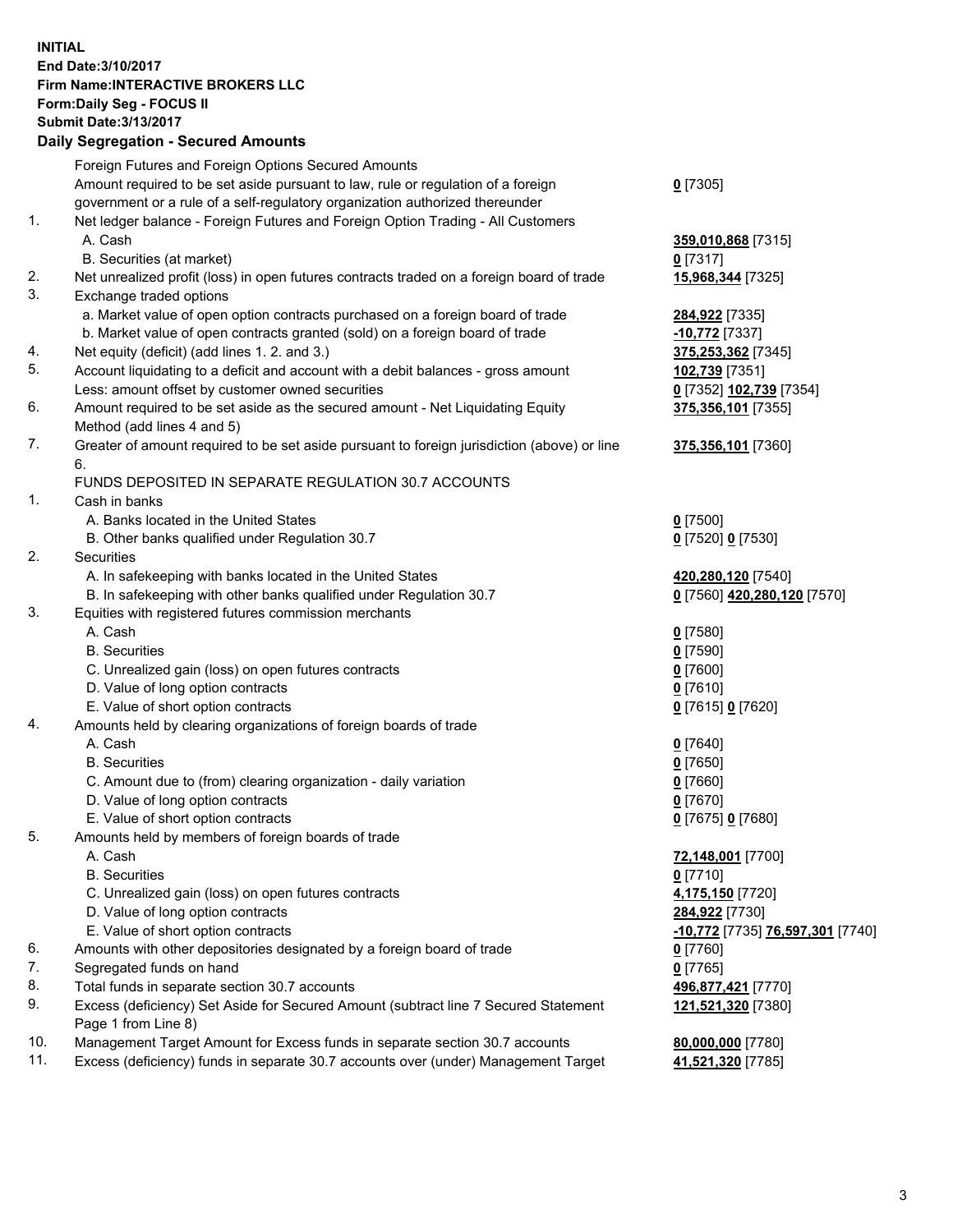**INITIAL End Date:3/10/2017 Firm Name:INTERACTIVE BROKERS LLC Form:Daily Seg - FOCUS II Submit Date:3/13/2017 Daily Segregation - Segregation Statement** SEGREGATION REQUIREMENTS(Section 4d(2) of the CEAct) 1. Net ledger balance A. Cash **3,428,927,475** [7010] B. Securities (at market) **0** [7020] 2. Net unrealized profit (loss) in open futures contracts traded on a contract market **-127,455,467** [7030] 3. Exchange traded options A. Add market value of open option contracts purchased on a contract market **155,228,354** [7032] B. Deduct market value of open option contracts granted (sold) on a contract market **-277,813,092** [7033] 4. Net equity (deficit) (add lines 1, 2 and 3) **3,178,887,270** [7040] 5. Accounts liquidating to a deficit and accounts with debit balances - gross amount **165,286** [7045] Less: amount offset by customer securities **0** [7047] **165,286** [7050] 6. Amount required to be segregated (add lines 4 and 5) **3,179,052,556** [7060] FUNDS IN SEGREGATED ACCOUNTS 7. Deposited in segregated funds bank accounts A. Cash **78,706,622** [7070] B. Securities representing investments of customers' funds (at market) **1,989,172,040** [7080] C. Securities held for particular customers or option customers in lieu of cash (at market) **0** [7090] 8. Margins on deposit with derivatives clearing organizations of contract markets A. Cash **18,255,050** [7100] B. Securities representing investments of customers' funds (at market) **1,468,418,065** [7110] C. Securities held for particular customers or option customers in lieu of cash (at market) **0** [7120] 9. Net settlement from (to) derivatives clearing organizations of contract markets **-6,469,384** [7130] 10. Exchange traded options A. Value of open long option contracts **155,245,450** [7132] B. Value of open short option contracts **-277,831,959** [7133] 11. Net equities with other FCMs A. Net liquidating equity **0** [7140] B. Securities representing investments of customers' funds (at market) **0** [7160] C. Securities held for particular customers or option customers in lieu of cash (at market) **0** [7170] 12. Segregated funds on hand **0** [7150] 13. Total amount in segregation (add lines 7 through 12) **3,425,495,884** [7180] 14. Excess (deficiency) funds in segregation (subtract line 6 from line 13) **246,443,328** [7190] 15. Management Target Amount for Excess funds in segregation **155,000,000** [7194]

16. Excess (deficiency) funds in segregation over (under) Management Target Amount Excess

**91,443,328** [7198]